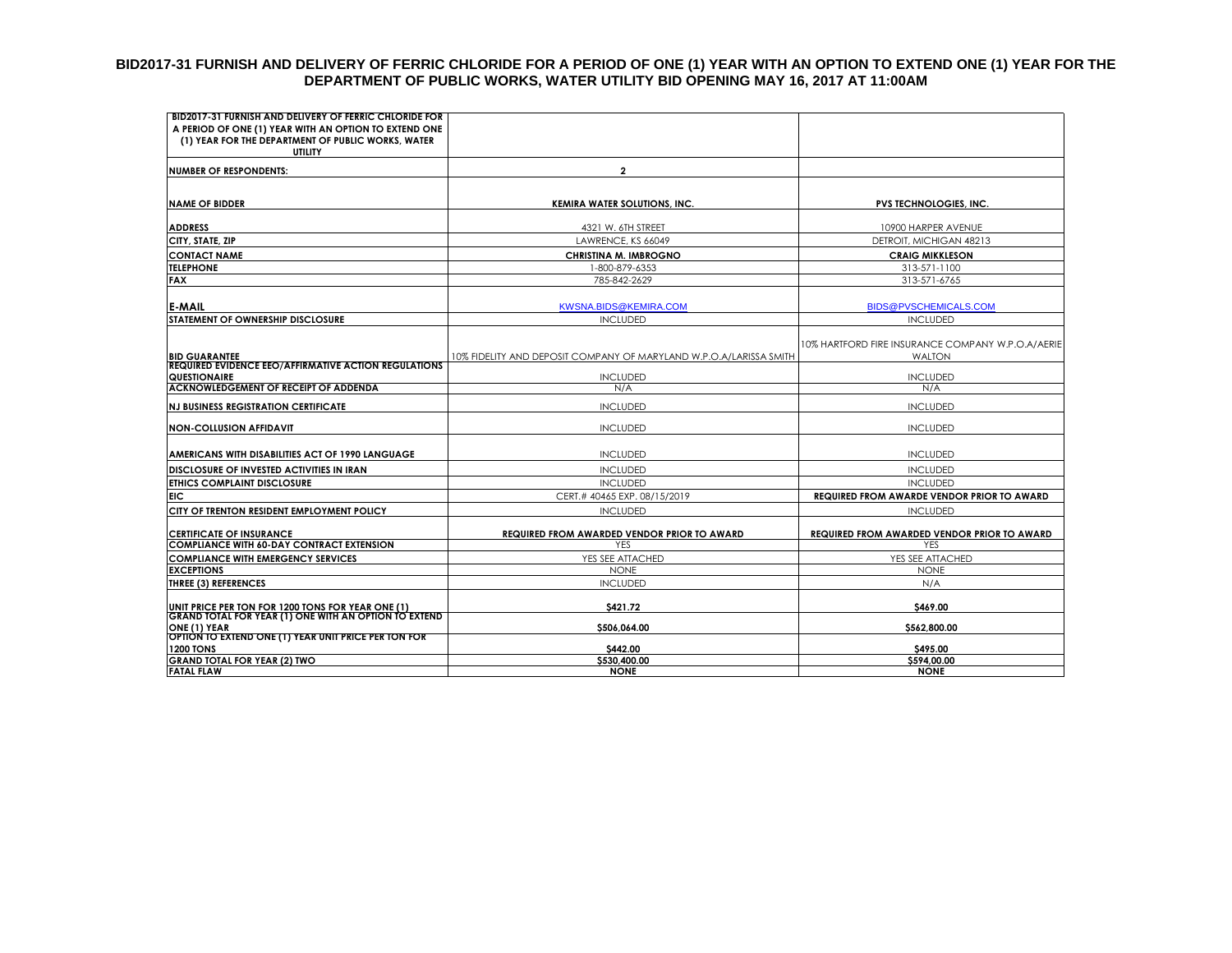# **PROPOSAL** TO<sup>1</sup> **TRENTON WATER WORKS FOR** PURIFIED LIQUID FERRIC CHLORIDE ON A DRY **BASIS** FY 2018

The undersigned proposes to furnish and deliver to Trenton Water Works, Water Filtration Plant, John Fitch Parkway, Trenton, New Jersey, Liquid Ferric Chloride on a Dry Basis, as per the attached specifications.

| Quantity  | Description                 | Unit Price<br>Per ton | Total Bid Price |
|-----------|-----------------------------|-----------------------|-----------------|
|           |                             |                       |                 |
|           | Purified Liquid Ferric      |                       |                 |
| 1200 tons | Chloride on a Dry Basis per |                       |                 |
|           | attached specifications     | 421.72                | \$506.064.00    |

Christina M. Imbrogno

Respectfully Submitted

(Signature)

Kemira PIX-311<br>Manufactured at:<br>Baltimore, MD<br>by Kemira Wite-Solutsour, Inc.

Kemira Water Solutions, Inc. (Company)

Person to Contact: Christina M. Imbrogno

 $(800)$  879-6353

Telephone Number:

PRICES SHALL BE FIRM FOR THE LENGTH OF THIS CONTRACT

Ferric Chloride 4/3/17 TBH

 $-4-$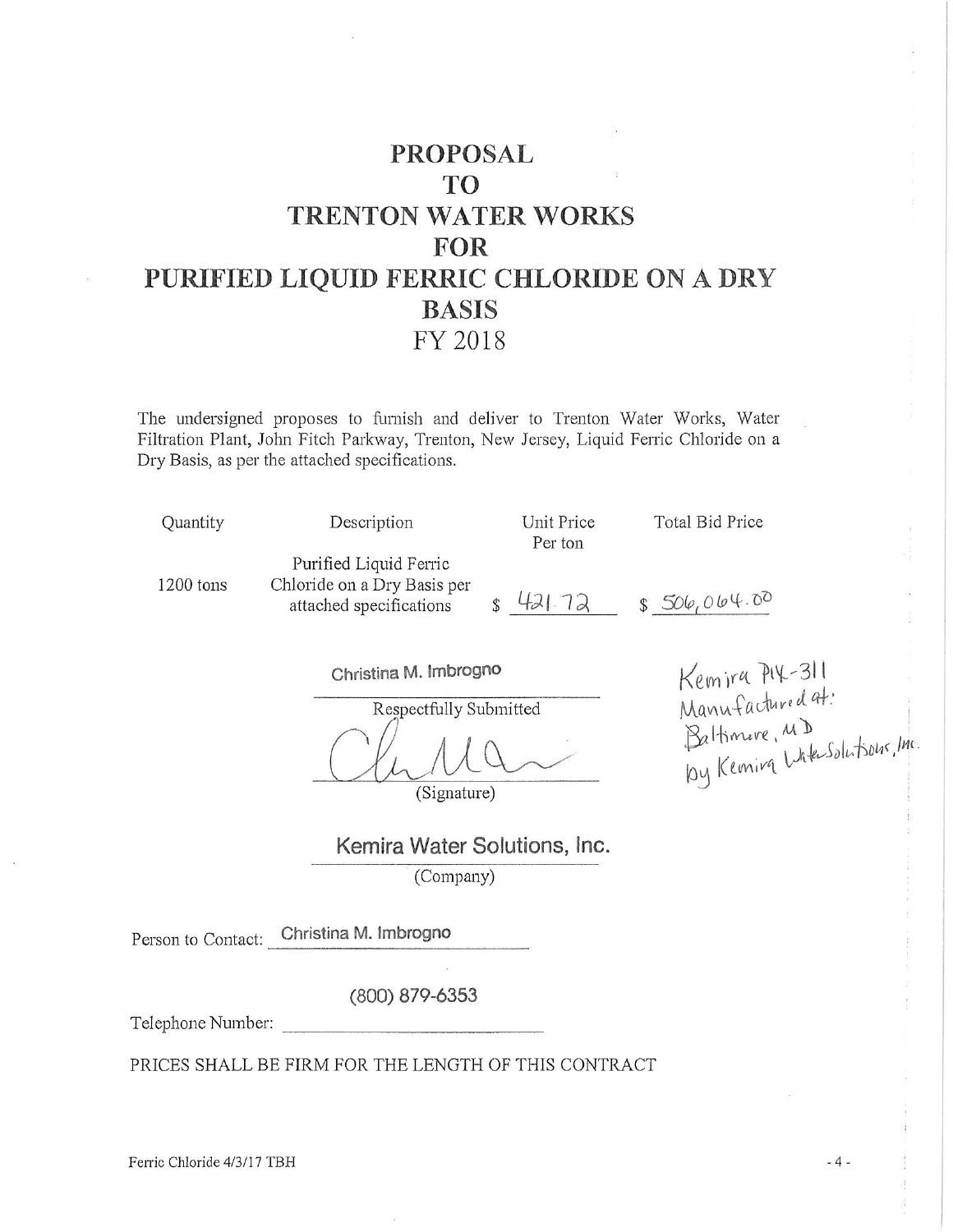# **PROPOSAL** T<sub>O</sub> **TRENTON WATER WORKS** FOR PURIFIED LIQUID FERRIC CHLORIDE ON A DRY **BASIS** FY 2019

The undersigned proposes to furnish and deliver to Trenton Water Works, Water Filtration Plant, John Fitch Parkway, Trenton, New Jersey, Liquid Ferric Chloride on a Dry Basis, as per the attached specifications.

| Quantity                   | Description                                                                      | Unit Price<br>Per ton | Total Bid Price                   |  |
|----------------------------|----------------------------------------------------------------------------------|-----------------------|-----------------------------------|--|
| 1200 tons<br>$\mathcal{A}$ | Purified Liquid Ferric<br>Chloride on a Dry Basis per<br>attached specifications | $+2.00$               | \$530,400.00                      |  |
|                            | Christina M. Imbrogno                                                            |                       | Kemira PIX-311                    |  |
|                            | Respectfully Submitted                                                           |                       | Manufactured at:                  |  |
|                            | (Signature)                                                                      |                       | Baltimore, MD<br>by Kemira Water. |  |

Respectfully Submitted

Kemira Water Solutions, Inc.

(Company)

Person to Contact: Christina M. Imbrogno

(800) 879-6353

Telephone Number:

PRICES SHALL BE FIRM FOR THE LENGTH OF THIS CONTRACT

 $-5-$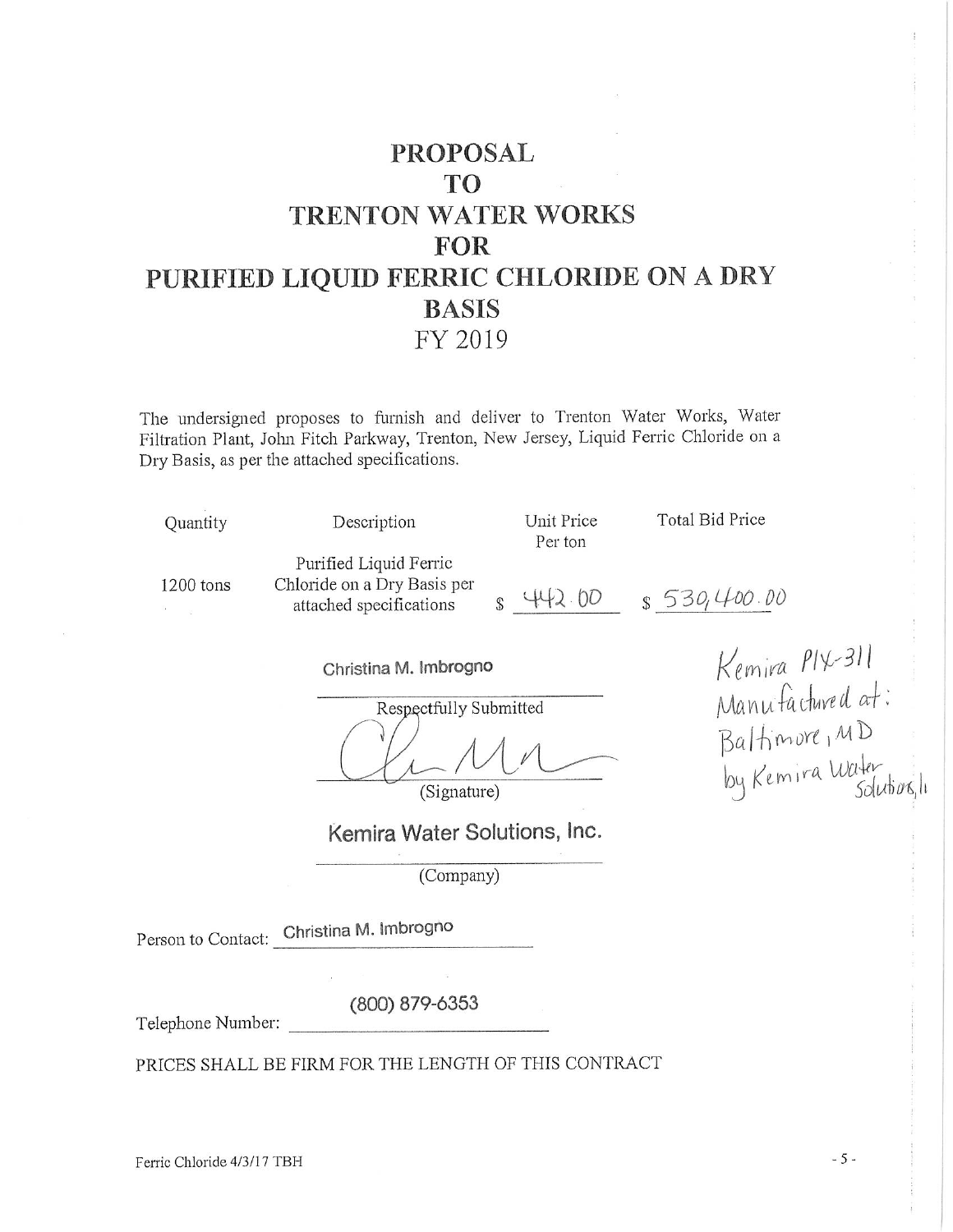# **PROPOSAL TO** TRENTON WATER WORKS **FOR** PURIFIED LIQUID FERRIC CHLORIDE ON A DRY **BASIS** FY 2018

The undersigned proposes to furnish and deliver to Trenton Water Works, Water Filtration Plant, John Fitch Parkway, Trenton, New Jersey, Liquid Ferric Chloride on a Dry Basis, as per the attached specifications.

| Quantity    | Description                 | Unit Price | Total Bid Price |
|-------------|-----------------------------|------------|-----------------|
|             |                             | Per ton    |                 |
|             | Purified Liquid Ferric      |            |                 |
| $1200$ tons | Chloride on a Dry Basis per |            |                 |
|             | attached specifications     | 469.00     | 562,800.00      |

| Craig Mikkelson        |
|------------------------|
| Respectfully Submitted |
|                        |
|                        |
|                        |
| Signature <sup>'</sup> |

| PVS Technologies, Inc. |  |
|------------------------|--|
| (Company)              |  |

Person to Contact: Craig Mikkelson

Telephone Number: 313-571-1100

PRICES SHALL BE FIRM FOR THE LENGTH OF THIS CONTRACT